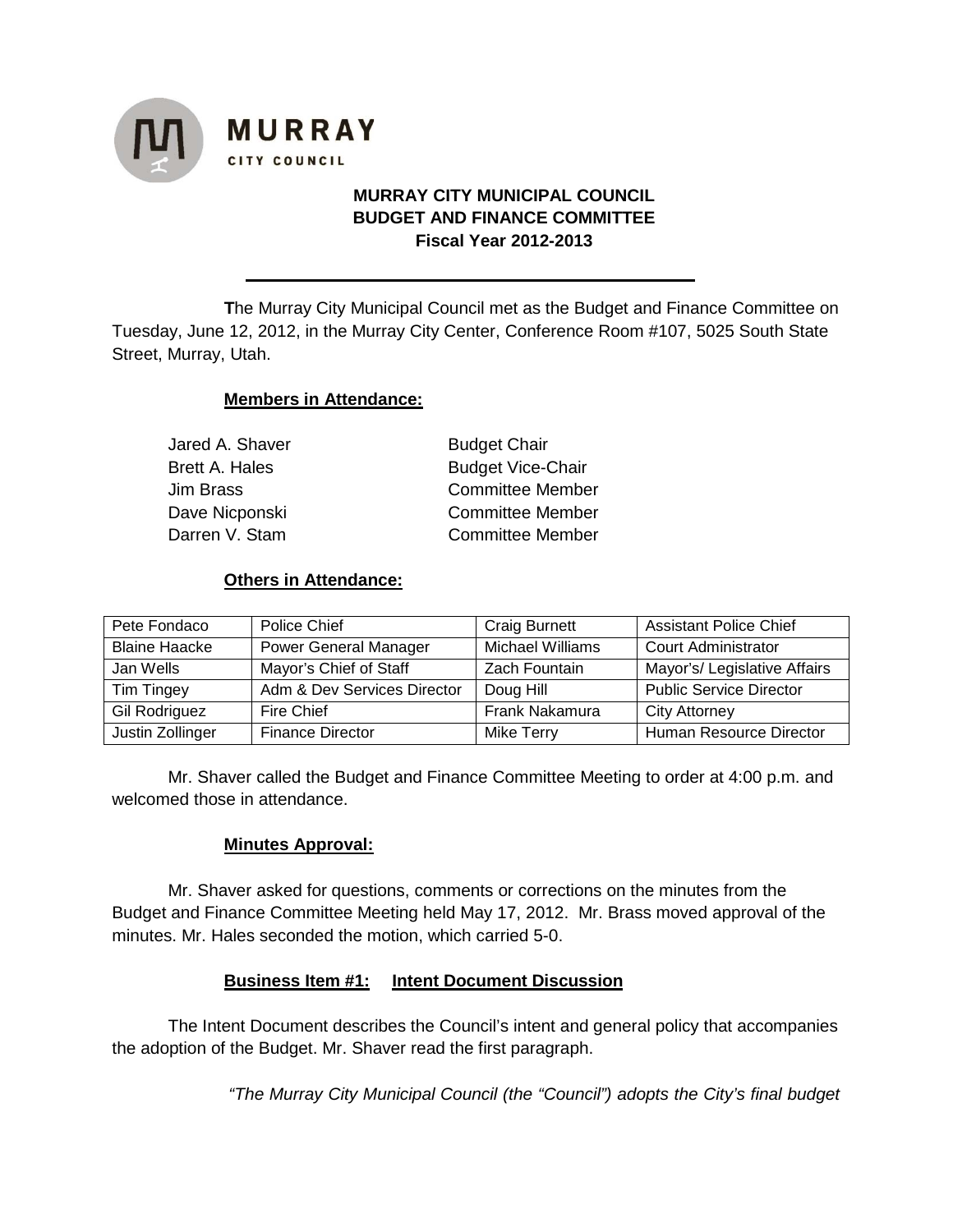*(the "Budget") for fiscal year 2012-2013. Under Utah law, the Council has policy making authority and responsibility. The Budget is a means by which the Council directs City policy. The City Administration ("Administration") must, therefore, implement the Budget consistent with the intent and general policy direction of the Council. The following are the Council's intent and general policy direction underlying the adoption of the Budget."*

Mr. Shaver asked for questions, comments or suggestions as this would be part of the documentation for the next Council meeting.

Mr. Nicponski mentioned that it was his understanding that the radar speed signs would be noted in the intent document, just like the grant writer and Hillcrest Junior High was included.

Mr. Brass added that Mr. Hill had suggested that radar speed sign locations be included in the intent document if the adjustment was made to the Capital Improvement Program (CIP).

This would be part of the discussion further down the agenda when contingency items were addressed. It can be added to the document if decided.

Mr. Stam read the Strategic Plan paragraph.

### **STRATEGIC PLAN**

*"The Council is committed to the "Murray City Strategic Plan" adopted by the Council on June 5, 2012 ("Strategic Plan") that establishes the vision and mission*  for the City, establishing goals, identifying priority strategies and creating *implementation plans. The Strategic Plan represents what the Council wants to accomplish during the next three to five years. The initiatives of the Strategic Plan include financial sustainability, developing and maintaining a welcoming and thriving business climate including a vibrant and sustainable downtown, responsive and efficient City services, engaged and involved residents, safe and healthy neighborhoods with varied housing opportunities, well maintained, planned and protected infrastructure and assets and vibrant parks, recreation and cultural amenities. This Strategic Plan provides future direction and identifies goals that shall guide decisions for the City, its residents, and businesses."* 

Hearing no suggestions, Mr. Brass read the CIP paragraph.

#### *CAPITAL IMPROVEMENT PROGRAM (CIP)*

*"As part of the Strategic Plan, a Capital Improvement Program (CIP) has been developed as an essential component to the implementation of the Budget by planning, prioritizing, budgeting and financing capital needs. Throughout the fiscal year, the Council will work closely with the CIP Committee and related*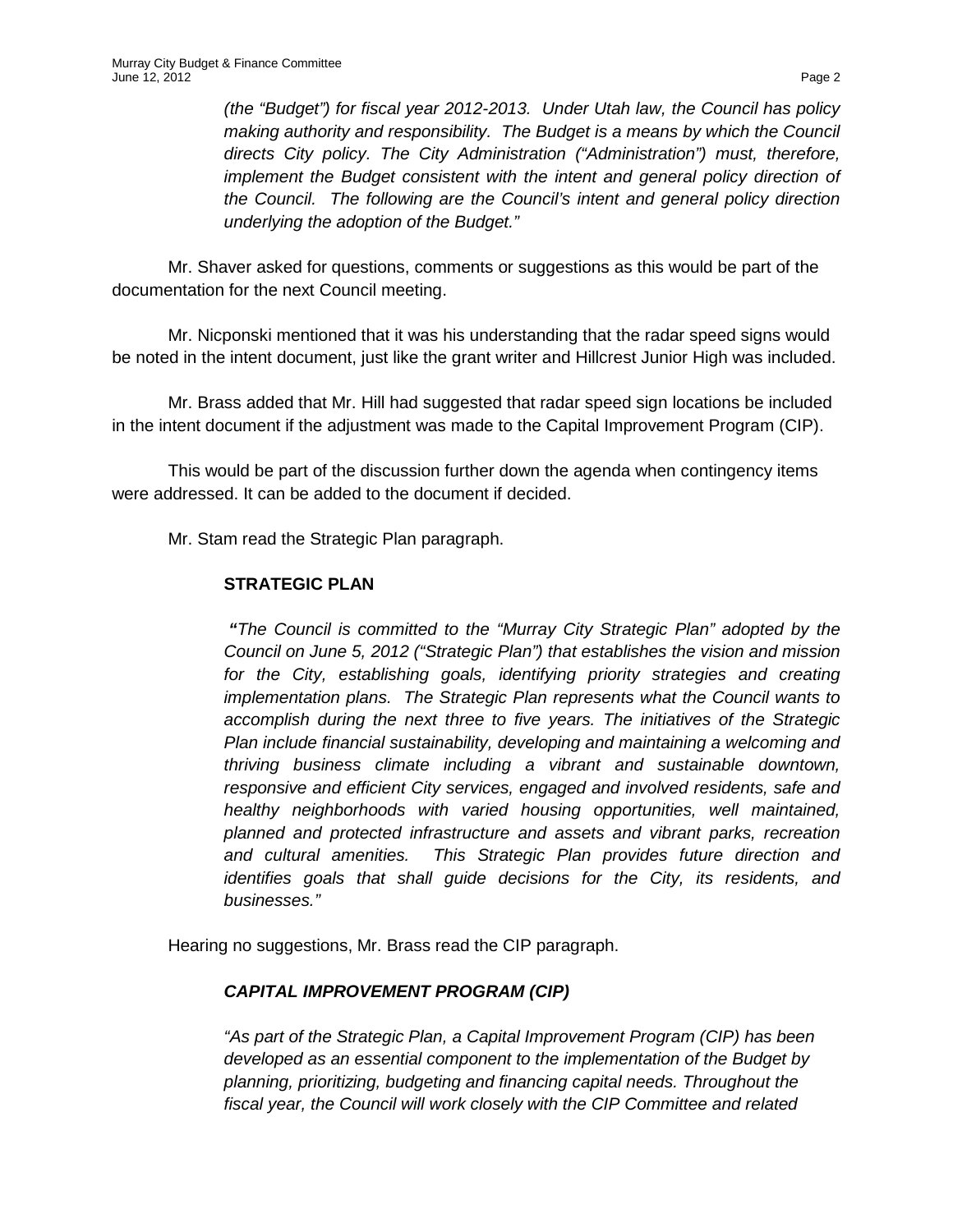*processes to prioritize finance and execute timely completion of capital projects. The CIP will involve a five year period, or beyond, of capital projects in the areas of facilities, technology, maintenance and vehicle replacement."*

Mr. Shaver mentioned that other things, such as a computer program, that would be implemented in the future; however, these are the things that have been implemented so far. If the Council decides to include that radar speed signs, this is where that language would be added.

Mr. Shaver read the section regarding personnel.

### *"PERSONNEL*

The employees of the City are one of its strongest assets with knowledge and *expertise that cannot easily be replaced. The Council values and appreciates that knowledge, dedication and service. City employees have patiently supported and sustained the City through the recent economic downturn. Now that revenues are beginning to improve, it is the intent of the Council to reward the City employees with the following compensation and benefits:*

## *Cost of Living Adjustment (COLA)*

 *It is the intent of the Council to approve, consistent with the Mayor's request, a 3% cost of living adjustment for eligible City employees.*

## *Employee Discounts*

 *The Council has been a proponent of employee discounts on City amenities for many years and is delighted to approve the following discounts for employees, their spouse and dependent children at the following City owned facilities:* 

 *Park Center – Memberships may be purchased for a 30% discount of the residential rate and daily passes will receive a 50% discount of the admission fee.* 

 *Lynn F. Pett Murray Parkway Golf Course – Green fees may be purchased at the senior rate. (No further discount on junior or senior fees.)*

 *Murray Park Outdoor Swimming Pool – Swimming pool admission shall be at a 50% discount of the daily price.*

## *Educated Workforce*

*The Council recognizes that an educated and trained workforce is a tremendous asset that enhances and strengthens the City. It is the intent of the Council to*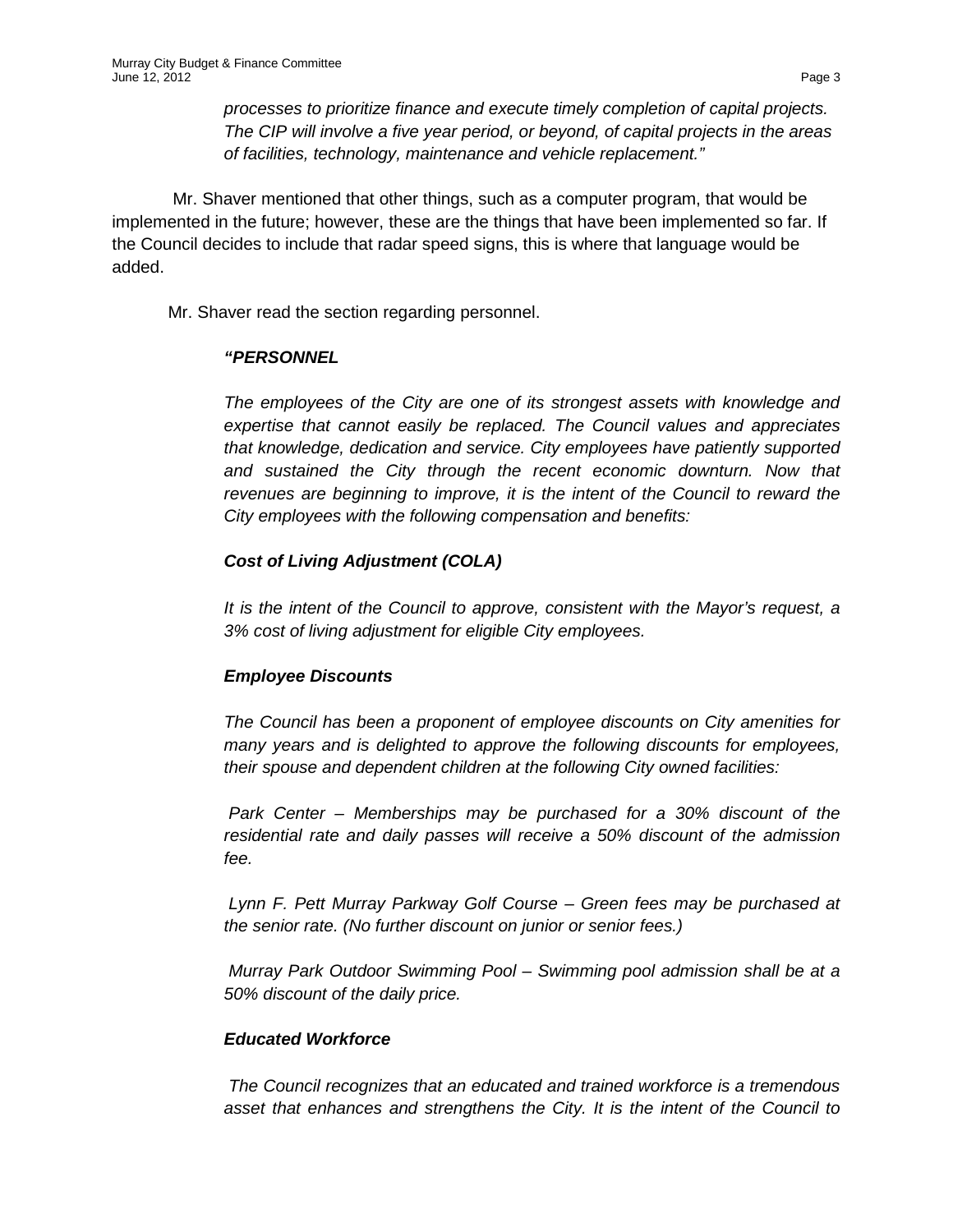*encourage further education and training by funding the following programs:*

*Tuition Allowance - The Council approves the restoration of tuition reimbursement of not to exceed \$2,500 per year per employee subject to certain conditions as provided in City policy.*

*Education, Training and Travel Line Item – The Council has restored funding for line item requests in departments for employees to attend continuing education seminars and trainings.* 

### *Reinstatement of Transportation Allowances*

*The Council supports initiatives that promote fuel conservation and decreases emissions in the City. It is the Council's intent that employees using alternative transportation or car pools three times a week for a three month period shall receive a rebate of \$50 per quarter subject to conditions provided in City Policy."*

Mr. Hill pointed out that another part of the employee discounts was a 15% discount at the golf course pro shop. This wording would be added.

Mr. Hales read the following paragraph.

### *"HILLCREST JUNIOR HIGH SCHOOL FINANCIAL PARTICIPATION*

*The City and the Murray School District have developed a long term relationship of cooperation and sharing of resources to do what is best for the community. Because the Council values an improved quality of life and variety of experiences for the citizens, it is the intent of the Council, subject to availability and annual appropriation of funds, to support the City arts community and the Murray School District by participating with a onetime \$200,000 financial payment to the Murray School District to be used for increasing the size of the black box theater and providing additional space for the stage and costuming area of the auditorium in a new Hillcrest Junior High School. Funding is subject to the City and the Murray School District entering into an agreement that provides, to the City's satisfaction, the parameters of the City's use of the auditorium."* 

Mr. Shaver asked if there should be any stipulation regarding the passage of the bond. Mr. Nakamura thought about that and inserted the word "new" junior high school to cover the bonding aspect. Others mentioned that because this is the Intent Document for FY 2012- 2013 that should relate only to this budget year.

Mr. Nicponski read the paragraph about the Grant Writer.

## *"GRANT WRITER*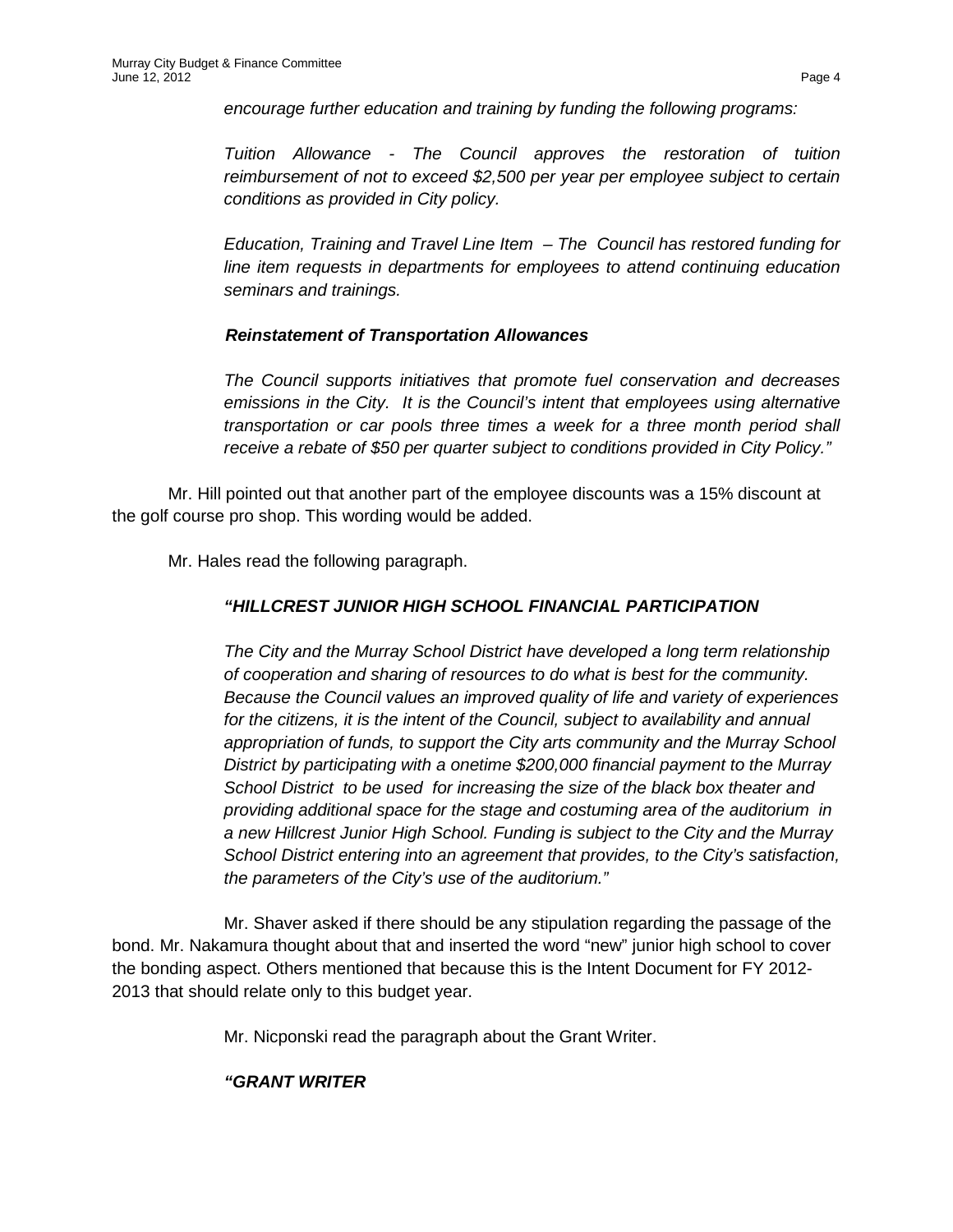*The Council recognizes that the City should pursue any opportunities that would enhance the City's revenue stream. The Council believes that long term financial sustainability is critical and that government and private foundation sponsored programs can be a significant enhancement to the quality of life for the citizens. It is the intent of the Council to earmark funds and initiate research into the options for employing or contracting with a grant writer to pursue funds for City projects. This research will also consider management of the grants the City receives."*

Mr. Stam read the language for the fund transfers.

### *"ENTERPRISE FUND TRANSFERS*

*To provide City-wide services such as police, fire, parks, street maintenance and recreation, maintain infrastructure and keep property taxes at a lower level, it is the intent of the Council to establish 8% General Fund operational transfers from the Power, Water, Storm Water, and Solid Waste Enterprise Funds as part of the Budget. Private utilities in the City pay a percentage of their operating revenue to defray the costs to the City for City-wide services, infrastructure upkeep and to maintain property taxes at a lower level."*

Mr. Zollinger pointed out that the Solid Waste enterprise fund would not be paying a fund transfer until the year 2014. That wording would be corrected.

## **Business Item #2: Contingency List**

Mr. Shaver directed the Council Members' attention to a contingency list that was included with the agenda and a list of items prepared by Mr. Zollinger.

Looking at the Police Department budget, Mr. Shaver explained that some items in the Police budget have been short regularly over the years. The temporary employees have a recommended amount in the Mayor's budget of \$178,320; however the expenditures have been at about \$194,000 for the last two years. He felt it was best to get that amount to \$195,000 and in order to do so Mr. Shaver was hopeful to find extra amounts within the budget to move into that line item.

Medical service in Police was a twofold problem, Chief Fondaco explained. Professional services were taken out of the budget two years prior and created a non-departmental professional services fund. The problem he had was that he did not have authority to draw from that account. Biannually half the department has physicals and the \$3,000 is to cover that. Second, the Chief's retired secretary was the person scheduling physicals, so none have been given for the last 18 months. The budgeted \$3,000 would allow half the department to have physicals this year and then it would be an ongoing item in the future.

Mr. Zollinger remarked that everything has been pulled out of non-departmental with only a small cushion left. Ms. Wells stated that the individual departments did have some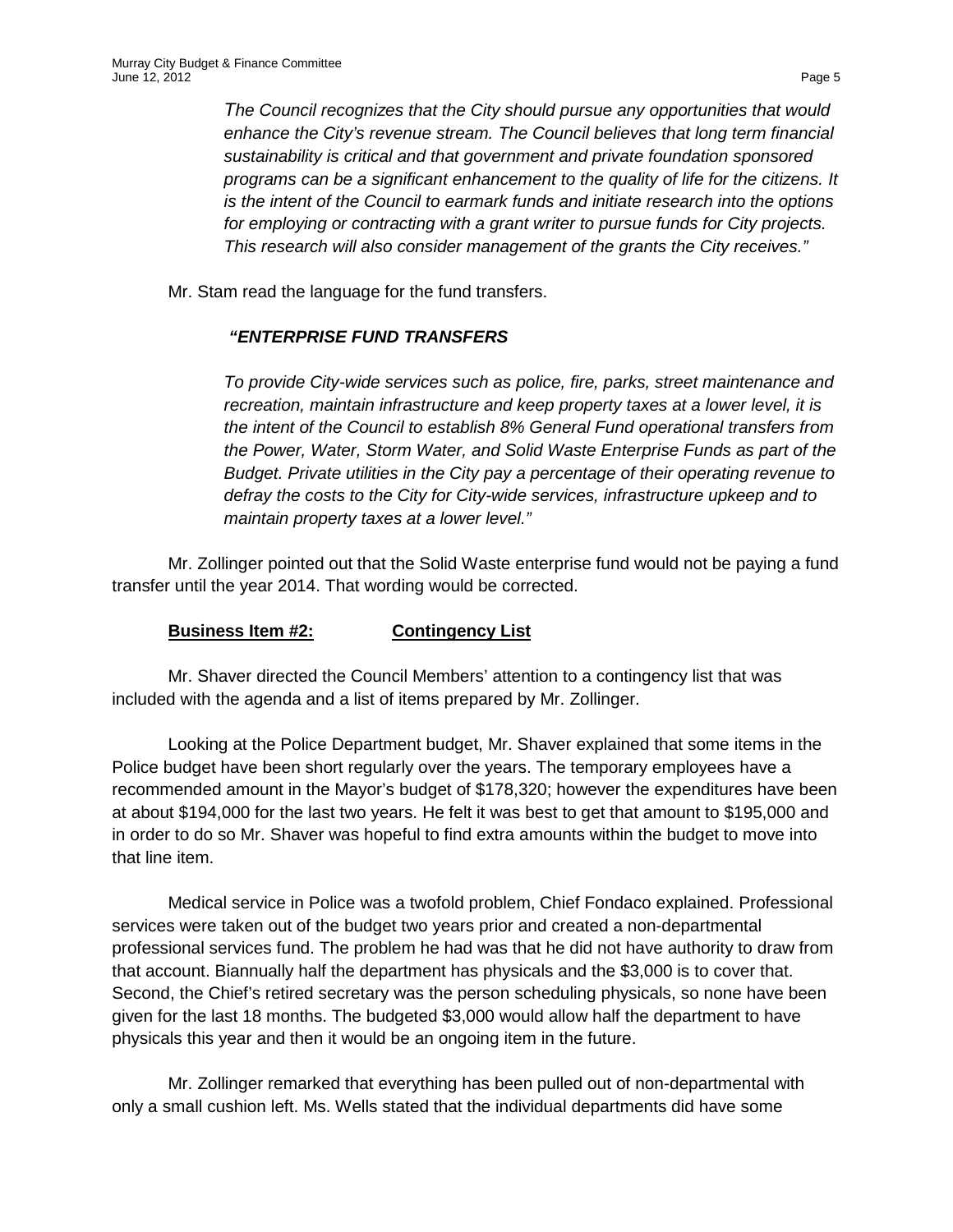professional services line items and subsequently the line item titles were changed. With that change it was uncertain where those funds were supposed to come from, therefore the medical services line item identifies that expense.

Mr. Terry added that his office actually pays the bills when they are received so if the account numbers were incorrect he needs to be notified of that. Mr. Terry said these come from a Work Med bill and includes police and fire physicals and drug screenings in other departments. Human Resource schedules new hire physicals but the biannual one is scheduled by the departments.

A similar situation occurred in the Fire department. Chief Fondaco said this would impact all city departments. If an employee is involved in an accident policy dictates that the individual must be sent for a drug test following the accident.

Chief Rodriguez has this listed as "physicals" with a budget of \$13,500. Firefighters over 40 must get a stress EKG, which is a lot more money. This amount also pays for half the department. He has tried to standardize it.

There was some discussion of the line item account numbers used.

Chief Fondaco said his funding is used for psychological evaluations on new hires, drug screens and physicals with the EKG stress test. Medical services also pays for "fitness for duty" physical when an officer involved shooting occurs.

Mr. Zollinger noted that items numbered 21-79 and 21-70 went into vehicle maintenance.

Mr. Shaver asked if an officer who has a city paid cell phone also needs a desk phone. The Chief said that he does not have a cell phone for every officer. They already share desk phones. Mr. Shaver said that he is looking at multiple ways for saving money and this is like the computers, if an officer has a lap top, does he also need a desk top computer. The Chief said he never sees a desk phone bill and thinks it is paid by IT.

Mr. Brass noted that in an emergency situation the City could lose cell phone service and still have desk phone service. For that reason it may not be a good idea to get rid of all desk phones. In a disaster cell phones become overloaded because everyone is using them and we must be able to communicate. Mr. Nicponski said he concurred with that. Hard line phones are on battery backup so they do not go down. Wireless phones will go down.

The Chief said that he would not be opposed to having a bank of phones in a common area for officers to use. He would need to work with Mr. Tingey on that because he would want each officer to have an individual voice mail. That way if citizens have additional information for an officer they would be able to call him back.

Mr. Shaver asked about the animal adoption program and if it is something Murray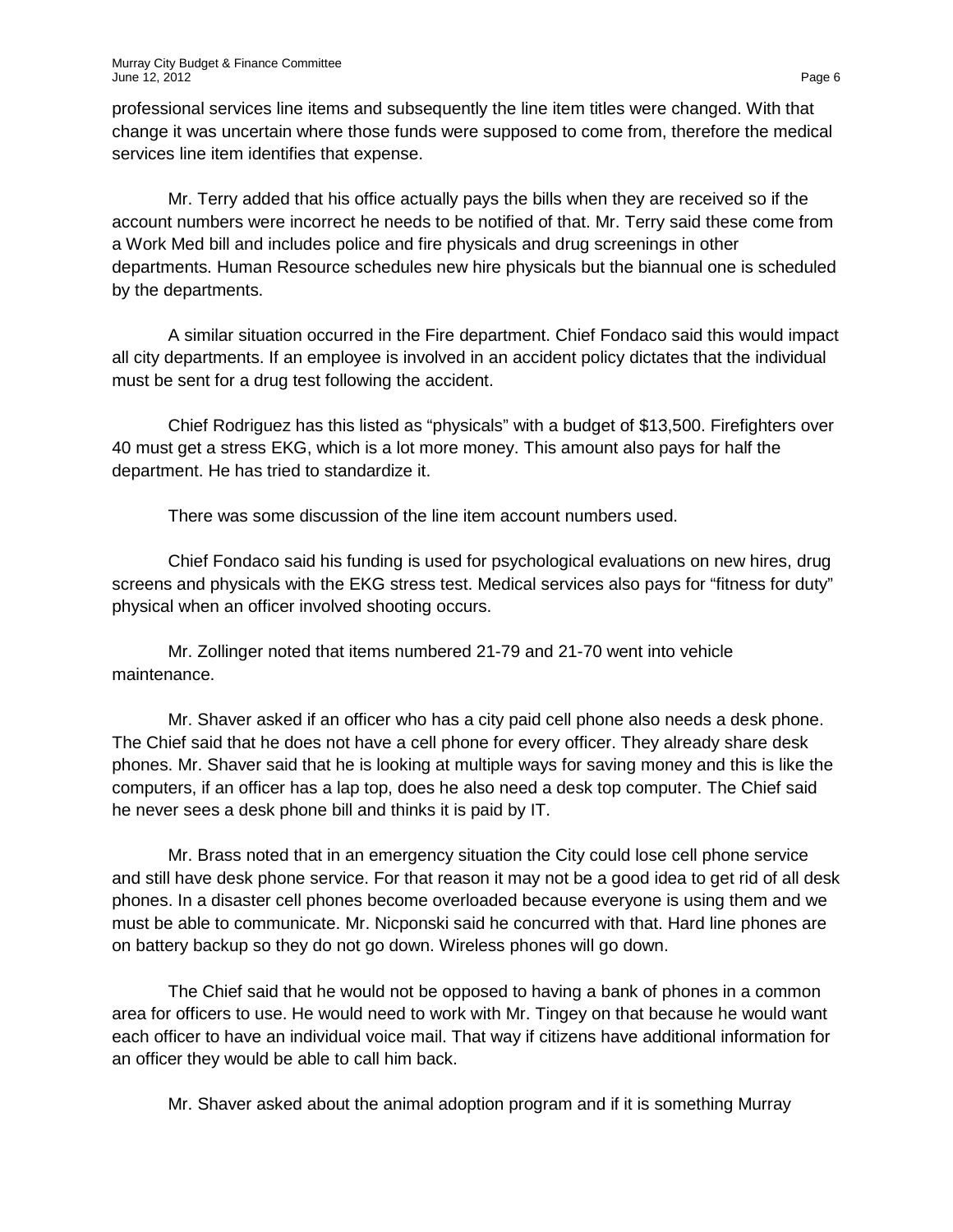manages or is it through West Jordan. It is through our animal control but they manage it. We actually pay them the contract and Murray maintains the building, animal control, trap neuter and release, and those costs are in the Police budget.

Mr. Shaver asked if the overtime line item could be cut to find more funding for the temporary employees. He knows that an officer must stay with a call until it is completed, but he wondered if there could be an extra \$10,000 or \$15,000 for the temporary employees. The Chief is leery to have that cut back any more than in past years. It is very limited. This account covers training, as well.

Mr. Shaver said that the Chief estimated his Patrol overtime budget at \$82,615 and the Mayor gave \$100,000. Mr. Zollinger said that would cover the overall wage increases that will be given to the employees. You can't pay as much overtime on the same budget with a 3% wage increase.

Mr. Shaver asked Mr. Zollinger how to get the \$17,000 for temporary employees. The Chief felt that if he and Mr. Zollinger went over the budget together they could come up with it. Mr. Shaver added that it could come from funds in non-departmental due to the time crunch.

Mr. Brass voiced his concern about budgeting to actual. He has seen cities start spending money in May and June so that they are sure to get at least that much money the next year. He does not think this is good for the tax payers and he does not want to send a message to the employees to spend money like crazy at the end of the year. This budget is a half million dollars less than the previous year. If they were forced to spend money the budget could have been a half million dollars more. This is the message that is sent. The next year it will be more. Along with that, we pad line items to be able to cover unexpected costs, but with too much pad the City loses the ability to hire and give raises. It is a juggling act and we must trust that some people are not gaming the system. He does not want to see an uptick in spending due to this policy.

Mr. Shaver would like the departments to have enough extra to cover unexpected costs. Mr. Brass said that there had been some discussion that if a department has money left over, it could be rolled into the CIP for capital projects within that department. In Police it could go for cars and that is the message he would like to send. Incentives are preferred. Mr. Zollinger said that the previous year Police returned \$340,000 and Fire returned \$586,000. Those are actual numbers.

Chief Fondaco said that those dollars come from personnel. If a seasoned officer leaves and is replaced by a new officer there is a difference in the salary paid. If that occurs in July or August the entire year's salary has been budgeted. He explained that if he has excess in an account he does not ask to move that so it can be spent. He tries to get all the accounts to where they will cover what is needed. Excess funds should go back to the City, he said.

Mr. Shaver said that some of the departments' budgets are huge and if an incentive can be provided then those who are wise in their spending could benefit through additional dollars in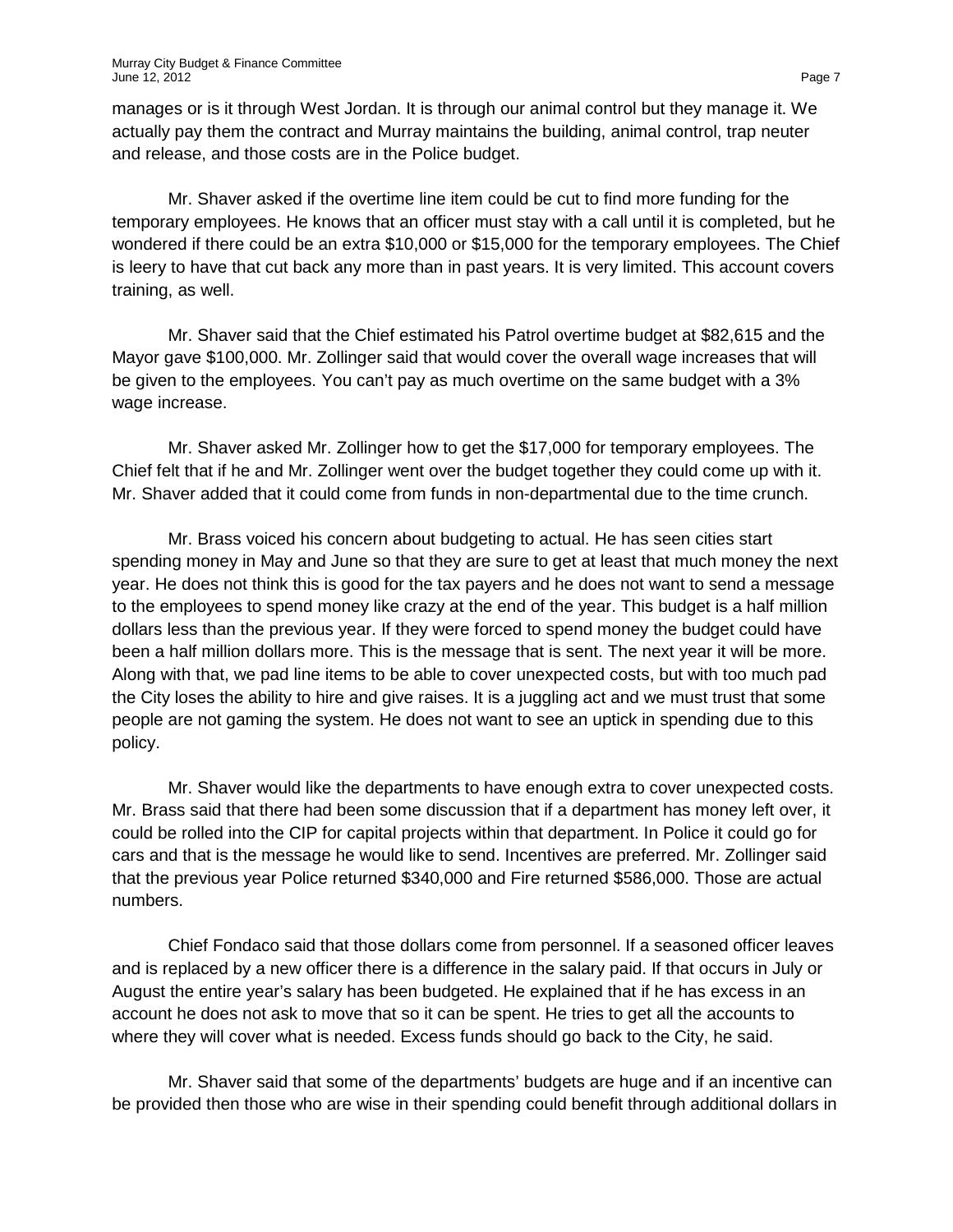the CIP. That would be for each department, not just back into the General Fund. He added that after going through the fire experience it would be wonderful to have the technology that pinpoints where a hot spot exists. The device that locates a person is extraordinary, but to find the hot spot will identify exactly where the problem is without ripping apart an entire wall. The mechanism is \$12,000 each and would be so helpful in saving homeowners additional damage. This is the kind of thing that can be purchased through savings and CIP funding. There has been discussion on this incentive and however it is done, some to General Fund, some to CIP, it will be a benefit.

Mr. Shaver asked Mr. Zollinger for the results of his research on the \$2,000 for professional in the Attorney budget. Mr. Zollinger explained that one line item in Attorney was an error and to have the Prosecution amount in IT would make sense. Mr. Nakamura was fine with that. It would go into 1304.504.21-53 for software maintenance.

Mr. Shaver asked about Court utilities in 402.21-79. Mr. Williams commented that he never paid utility bills in the past but he started getting the bills this past year. It was probably paid in City Hall out of a Court account. The historical numbers were close to \$6,000 and the \$9,000 was calculated somewhere else. That would be left as budgeted.

Mr. Shaver notified Mr. Zollinger that all elected officials in the Council and Mayor's budgets were not increased for the 3% COLA. That would be adjusted accordingly. The expense allowance is an internal Council discussion. Each of the 26 pay periods has that amount calculated out. This is for expenses for lunch meetings and requires no accounting; it is just paid out. The cell phone is another expense paid out with no accounting. It can be used any way necessary. Mr. Shaver said that in his opinion, this is a way to give the Council a raise, without giving a raise. That comes from \$150 per month that does not require any expense receipts. Mr. Shaver said that he has a problem with this. If he gets a raise, it should be done through salary payments, not expenses. Council members expressed that they personally keep it separate for City expenses incurred.

Mr. Shaver would like to see a cell phone budget in the Council office, with funding from that budget for the cell phone separate from his pay check. He would like to be able to expense lunches and other expenses as they occur and be reimbursed for them. Mr. Nicponski noted that there needed to be restrictions on how much could be spent per month, so that the policy is not abused with one person liquidating the account. Approval by the entire Council would be necessary to go beyond the monthly amount.

Mr. Brass said that he is comfortable with the payment the way it is currently handled. If we begin submitting cell phone bills one issue is to determine how much cell phone is personal versus how much is City business. The \$50 per month seems fair. Mr. Zollinger said that if the City pays the cell phone bill, then it becomes public record. Mr. Nakamura said that personal phone calls can be redacted. It is a difficult and controversial process.

Mr. Stam said that he keeps track of City expenses separately and there are times that he exceeds the \$100 per month. He is happy with the way it is set up and it does provide a limit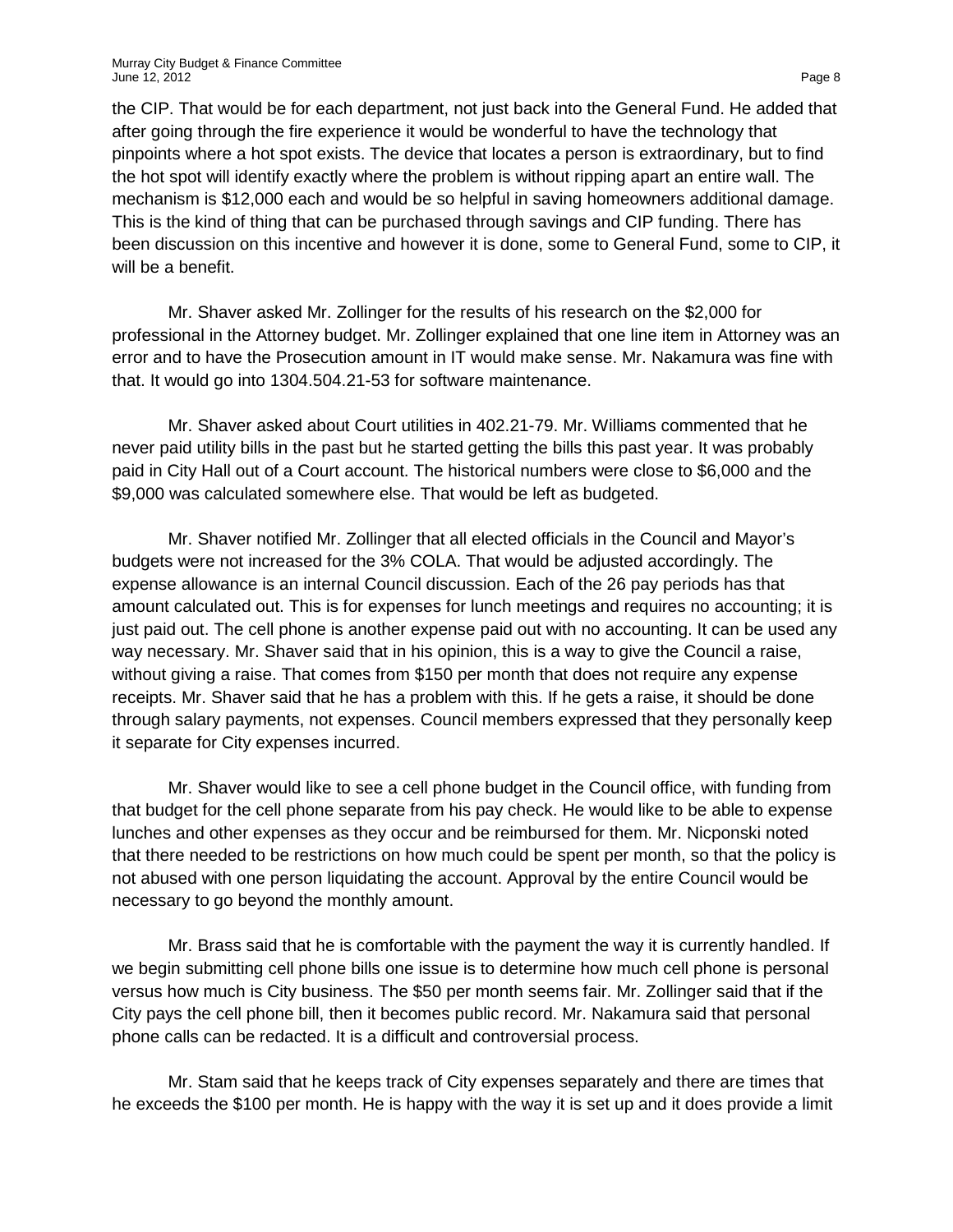on what is paid out.

Mr. Shaver related that if the City wants to pay him, he feels he owes the taxes on it no matter how the funds are used. If the \$150 for expenses is decided by the Council then that is fine; although he does separate it out and spend it for the purpose intended. Mr. Zollinger said that in 2011 cell phone allocation was taken off of list property and is not taxable and he is very comfortable with that position. Through payroll is fine. It does not need to be taxable either way it is paid.

Mr. Nakamura says that the allowance given is probably insufficient to cover City business.

## **Business Item #3 Capital Improvement Program**

The Capital Improvement Program (CIP) of Murray City is a long term planning tool for prioritization, financing, and execution of timely completion of capital projects, Mr. Shaver reviewed. This can be for unforeseen emergencies, project delays and other improvements. He feels the radar speed signs are a capital improvement. He said that money will be taken from the General Fund reserves to fund these CIP expenses. The CIP committee gave recommendations for two sets of radar speed signs based on the money available. Mr. Stam detailed that the recommendation was to start funding them and continue funding them in the future and use the money funded to look for grant money or matching funds to help increase the number of signs. The CIP is a long term forecast. Mr. Shaver noted that if the Council decides to fund more radar signs, then something else must be reduced to make up for the money. Others mentioned their thoughts that reserves would be used to fund more of the signs. Mr. Nicponski said that the Council was going to initiate a Council prerogative to take that from reserves.

Mr. Stam felt that the Council needed to review the reserve account, what its purpose is and what the philosophy of the reserve account is. If money is continually pulled from the account for certain things then the purpose is defeated and the next year's CIP is jeopardized. Skirting around that CIP rather than following the plan sets an example to the departments.

Mr. Nicponski felt those were good arguments; however, he still feels the Council has the right to exercise its prerogative to fund projects.

Mr. Shaver said that the Council adopted the CIP and process it is going to use. If the Council agrees to the process on June 5 and then changes the process on June 12 it is not of much value. The Novak Group was asked to help the City develop a CIP policy. He said that if the Council establishes a policy then it needs to follow the policy.

Mr. Nicponski said that there are two Council members that sit on the CIP Committee and if the Council takes exception to what was decided, it can be brought up at a later date. That is what he was doing. He did not feel that the needs were met relative to the radar speed signs. He did not feel they were adequately funded through the CIP.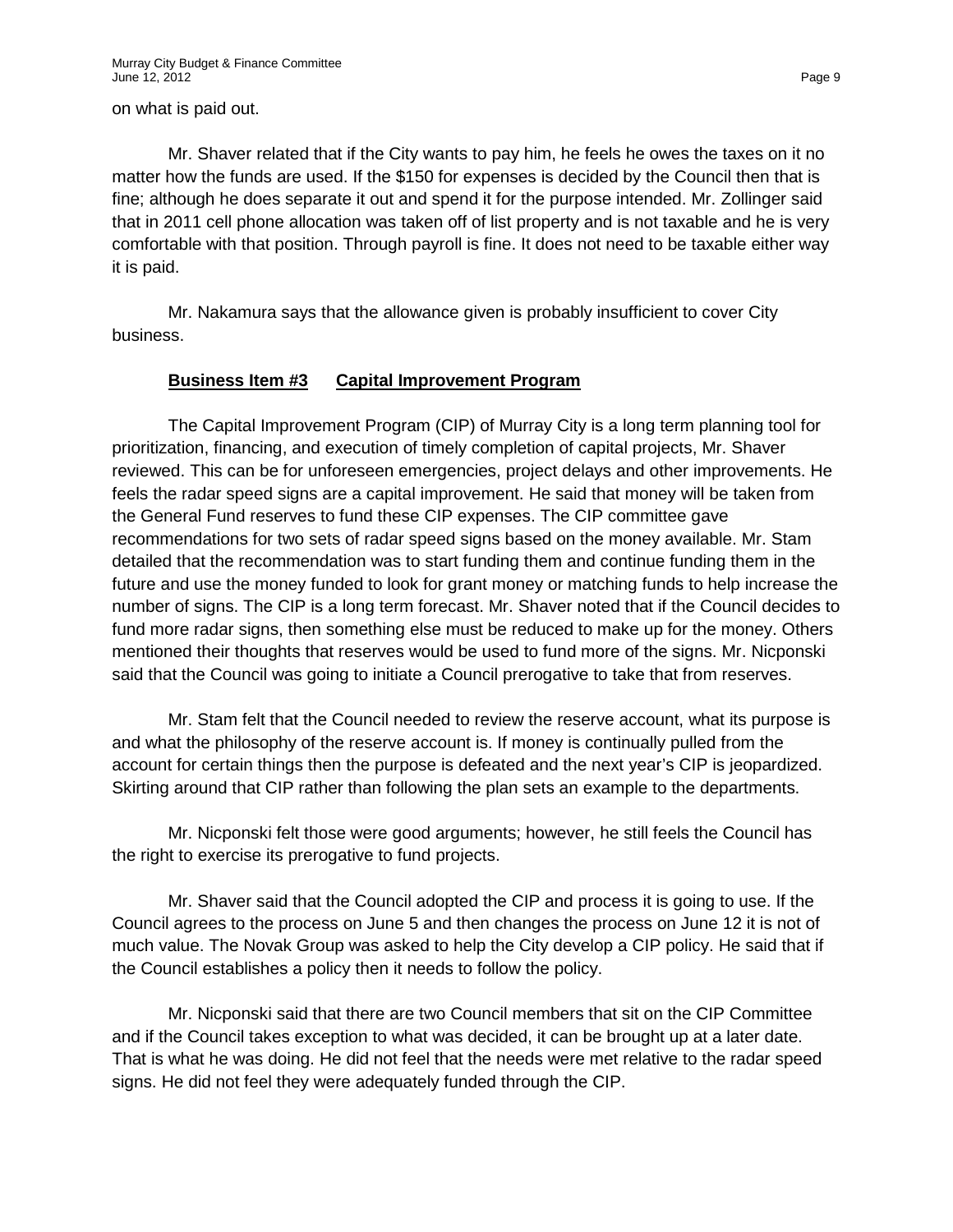Mr. Stam said that the CIP committee was to review, establish priority and make recommendations to the Council. He asked that the Council have a meeting to specifically review the recommendations of the CIP committee because the Council has the prerogative to make adjustments and changes and possibly have this as a separate public hearing and vote as part of the budget process. The Council did not take the opportunity to do that. If the Council decides to fund radar speed signs, he does not have a problem with that. He feels the Council needs to work within the guidelines and adjust the funding to do so. The Council did not discuss the recommendations and make their own decisions. This is the issue he has with just pulling more money out of reserves when a full process has been followed but the Council did not take the opportunity to do its part.

Mr. Brass said that the suggested time frame shows that in March the CIP committee would present the annual CIP update to the Council and the City Council reviews the CIP. The key is that review of the CIP. He asked if the CIP is a budget process or a Council process. The next step is a public hearing and the approval by the Council. That makes it a Council process separate from the budget.

Mr. Stam said that the Clearfield process that he researched kept the CIP separate from the budget as something that is handled independently. It is funded by the budget but acted upon separately.

Ms. Wells said that Novak suggested this to be a separate process; however, Mr. Wagstaff preferred it to be part of the budget process. That is why it was set up this way. It is the Council's option to choose how they want to do it. Because it is a funding mechanism it must have a public hearing. Mr. Stam felt it should be handled separately. Ms. Wells said that only one year was completed currently. The departments and CIP will begin meeting again soon to create the next four years. The process could be handled and adopted a little differently.

Mr. Zolllinger said that the Capital Projects do become included and budgeted for in the regular budget process.

Mr. Brass read the rest of the timeframe for the CIP process. April and May the finance department incorporates upcoming fiscal year's CIP projects into the annual operating budget. Following in May and June the projects are reviewed and approved as part of the City's annual budget process. This process includes two opportunities to review the CIP.

Mr. Brass related that he agrees with Mr. Nicponski and likes the speed signs. He has asked for them in the past. One duty the Council is charged with is the health, safety and welfare of the citizens. One of the biggest concerns is speeding. Speed bumps and other traffic calming devices have been asked for. He feels that \$110,000 is very inexpensive good will to show Murray citizens that something is happening. He feels that a lot of new property will hit the tax rolls and go into the budget as unaccounted for revenue. It is anticipated but the amount is unknown. The dealerships, mall and apartments will come on line and ultimately the City will benefit. He would like to review and look at this. If not now, then as the year progresses, possibly at midyear it could be budgeted.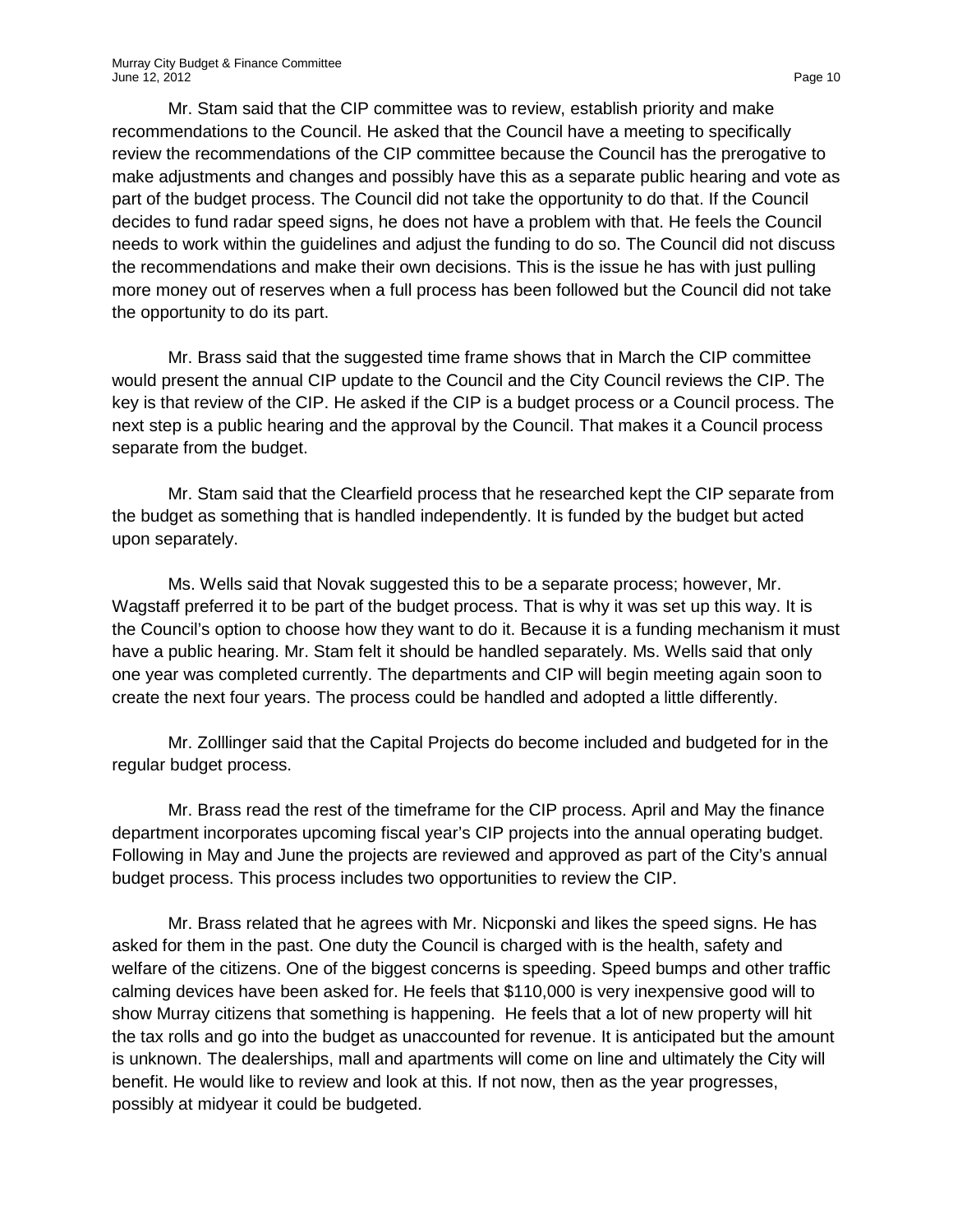Mr. Zollinger remarked that sales tax revenue was not good this year.

Mr. Nicponski reviewed that \$10,000 has been budgeted, which will buy four signs for two streets.

The intent document could state that it will be reviewed at midyear and if the revenue is good, signs could be added.

Mr. Hales asked what percent of reserves \$110,000 would account for. The reserves are about \$6.6 million so the percent is very small.

Mr. Stam said that \$116,000 was retained in the CIP for later projects. All of that could be used for signs.

It is the first year of the CIP process and Mr. Brass indicated that a part of him does not want to abandon that process; although a big part of him wants to consider the signs. He noted that Mr. Hill had sent an email with the streets identified by the Traffic Committee as locations for speed signs. Mr. Brass pointed out the every district is impacted by the streets needing signs and all would benefit.

Mr. Nicponski said that he does not want the process to strap down the Council so that it cannot react to citizen needs. That is his premise for the argument. He feels that the CIP process and structure will tighten up as it is used in the future.

Mr. Stam also said that a time must be selected when the excess reserves will be transferred to the CIP. His idea is when the outside auditors complete the audit and determine the fixed amount of excess funds in reserve. Mr. Zollinger said that would be November 1. If that figure is used for the CIP, then the Council may decide to add more money for radar signs and the signs need to be funded through the CIP.

Mr. Nicponski said that the Council could make a statement now with some funding and continue to fund it later. No committee decided the 3% wage increase and that was significant.

Mr. Shaver said the Strategic Plan booklet gives the timeline for the CIP. In November the reserve amount for the CIP process will be known. He described that Mr. Nicponski is asking that more money from reserves be added for this particular project, not take from something else that is already in the CIP plan for 2012-2013. Mr. Brass is supporting this to the effect of doing some now and some at midyear, when the City gets an idea of revenue receipts. Mr. Nicponski is asking for ten signs. Looking at the list from Mr. Hill, ten signs do not even cover half the streets identified. Mr. Nicponski said that he does not think it is necessary to have a sign on both sides of a street, for example, on a freeway exit you only need one. One problem is people coming off the freeway at accelerated speeds and the sign will help them adjust. Traffic Safety committee could engage in that discussion.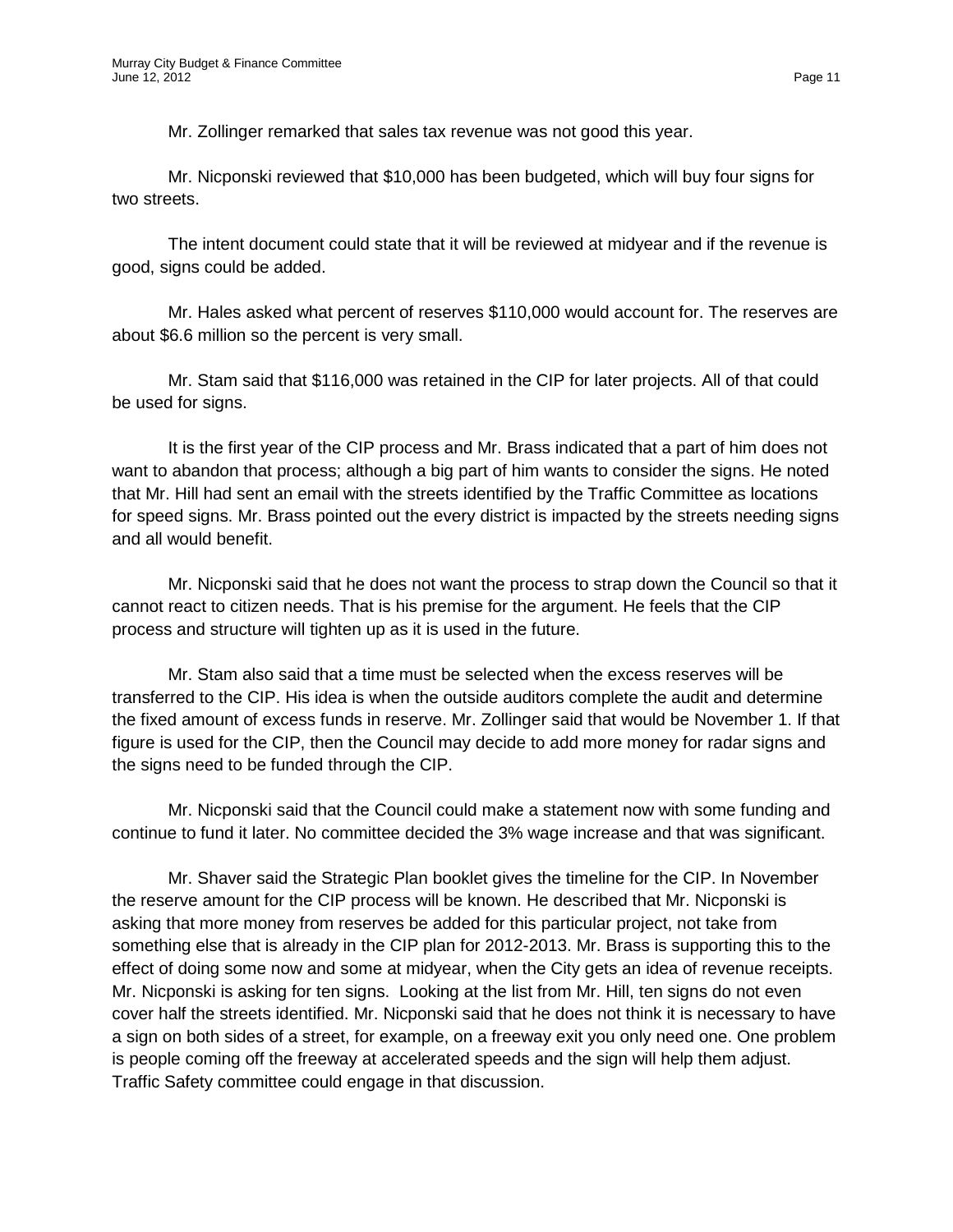Mr. Stam also said that the \$3 million was determined arbitrarily. Mr. Zollinger said that the best time to calculate fund balance is after year end when all closing procedures have been done. Mr. Stam said that \$3,050,000 or \$3,100,000 could be chosen to cover the signs. It is still coming out of reserves. No actual date or figure had been established for this year anyway, he concluded.

Mr. Zollinger said that the contingency transfer will cover this in the 2012-2013 budgets.

Mr. Shaver noted that he had talked with other Council members about this and because it is the first year for this process, some mistakes are naturally going to be made. In that light the Council has room to make changes this year. He asked Mr. Nakamura if the Council needed to vote on this.

Mr. Nakamura said that it would be added to the intent language and he thought the Council would stay within the CIP process. It is up to the Council and the CIP process has been passed. Mr. Brass said that recommendations should have been made. Mr. Nakamura sees this as inconsistent with the Strategic Plan that was adopted on June 5. He feels it should be in the Intent Document.

Mr. Shaver clarified that the Intent Document include language that a specific amount of dollars would be used in the budget year 2012-13 to fund radar speed signs within the confines of the CIP process.

Mr. Nakamura suggested that the intent language say that the Council has provided money for four radar speed signs during the fiscal year and the CIP committee will review and make recommendations for radar speed signs on or before November 1, 2012. That would get it started this year knowing that more would be done the following year.

Mr. Shaver described that the language confirms that the Council has the right to change this amount based on the CIP process by November 1. We can start with the four that are budgeted and then build on that before November 1, putting it in this budget year.

Mr. Brass noted that the locations requested by Mr. Nicponski need to be added to the Intent Document. The balance of the ten signs can be placed as recommended by the traffic safety committee.

Mr. Hill added that if it is left up to the Traffic Safety Committee, they will place them as they see fit, which is fine with some Council members; although, others would like them placed in specific areas due to constituents' requests.

Mr. Shaver asked if the Council needs to specify exactly where on a street the sign should be placed. Mr. Hill responded that the Safety committee should be allowed to decide that because one of the challenges is to find places to put these signs. People don't really like these in their front yard; therefore a willing resident must be found.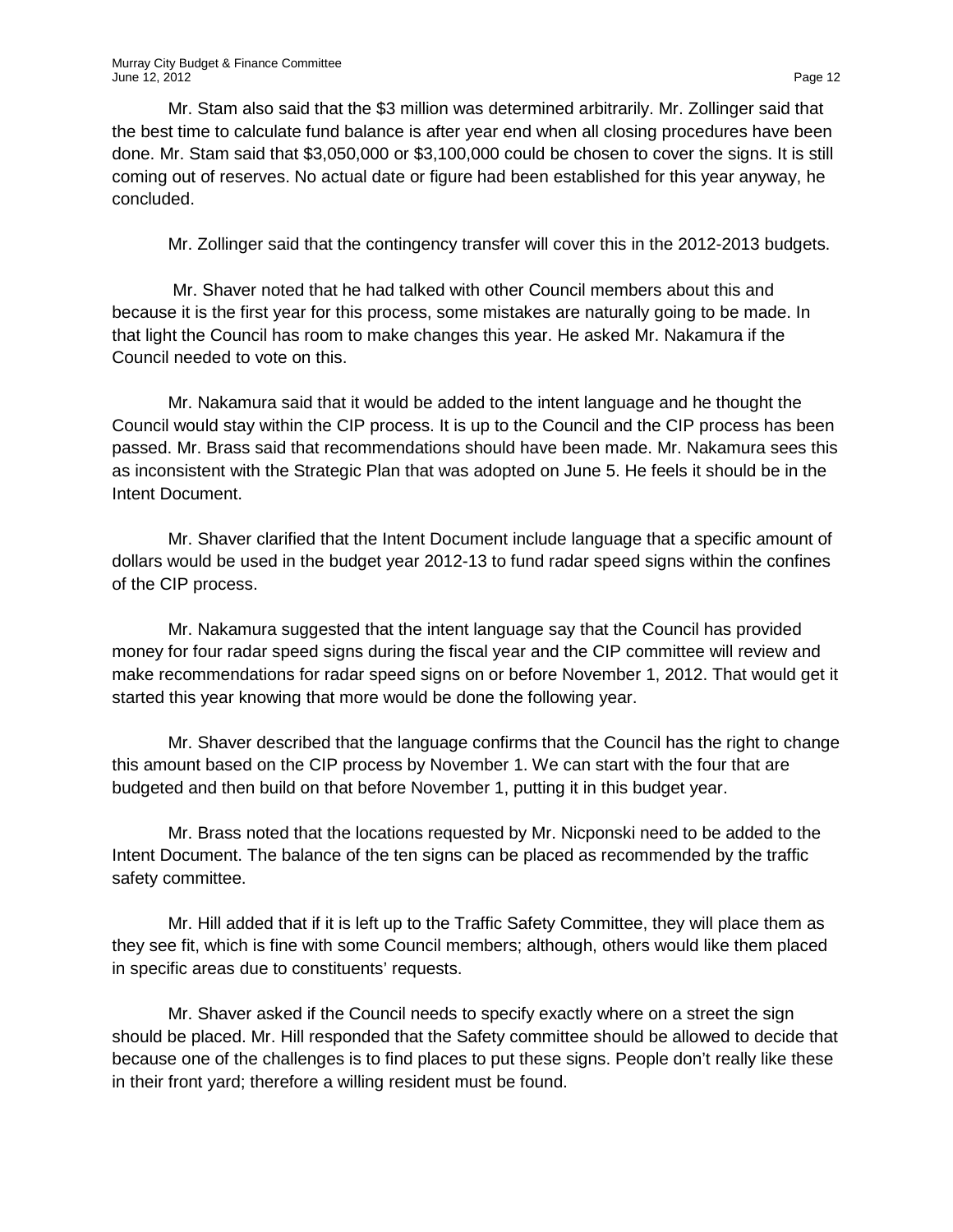Mr. Zollinger confirmed that the next year CIP transfer that occurs would be for fiscal year 2014. As the Council budget stands currently it will be pulled out of General Fund reserves and transferred to the CIP fund where the signs will be purchased.

Mr. Stam said that the \$3 million was selected for the current year capital projects. That was voted upon already. It is done.

Toward the close of this fiscal year when the allowable reserves are calculated, money will be transferred for the next CIP round. Mr. Brass thought that Mr. Nakamura's language covered that giving the intent to put the signs in. He asked Mr. Nicponski if that was agreeable to him.

Mr. Nicponski responded that he was happy with the plan actually having some go in right away; he felt that was responsible action on the Council's part. He asked Mr. Hill how quickly the first four signs would go up. Mr. Hill responded that after July 1, the four signs would be purchased with the \$10,000 allocated.

Mr. Brass recommended that Mr. Nakamura and Ms. Lopez work on the intent language to that effect. That document would be approved with the budget.

Mr. Nakamura clarified the intent language for department incentives to save budgeted funds. He said, "If a department under spends its overall budget the savings shall be used through the CIP for the capital needs of that department in the next fiscal year."

Mr. Zollinger suggested adding that either 50% or 100% of the savings could be used. Mr. Stam pointed out that the first goal would be to make sure the reserves are whole at 18%. Second is that the Council would guarantee a percentage of savings so that it follows through the rest of the process. For example, if the Police save \$200,000, first the 18% reserve must be met, and then 50% of the \$200,000 could go toward Police capital projects. The other 50% still goes into CIP but the usage would be determined by the CIP committee. That way a major need in another department could receive funding through the process.

Mr. Shaver pointed out that the CIP committee makes the recommendation to the Council, who has the final decision on how funds are spent.

Mr. Brass felt that the department accumulating the savings should get more than half the amount saved. Mr. Hales and Mr. Brass agreed that 75% for the department is fair. Mr. Shaver asked Mr. Nakamura to include the percentage in the intent document.

Mr. Nicponski pointed out that one Strategic Plan (SP) initiative is to create safe and healthy neighborhoods and his feeling is that the radar speed signs contribute to that effort. This is a living breathing example of the SP in action, he said.

That decision finalized, Mr. Shaver commented that the budget process had been a challenge with department changes and a new finance director. He noted his appreciation for